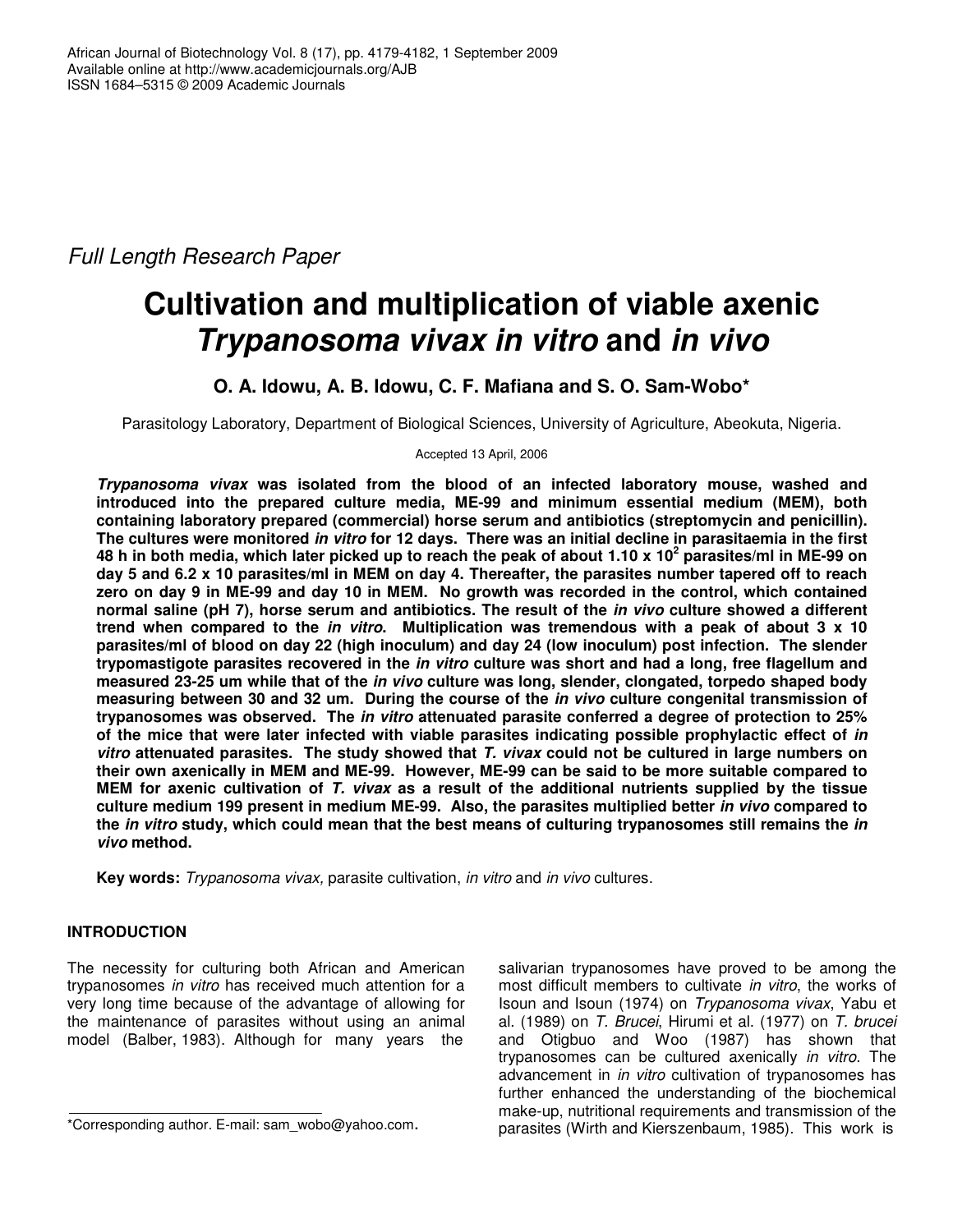focused on culturing of *T. vivax*, a salivarian species, axenically in *vitro* using two different media and to determine the viability of the cultivated forms. Also, the trypanosome will be cultured *in vivo* using mice.

#### **MATERIALS AND METHODS**

#### **Parasite source and maintenance**

*T. vivax* stock (identified from source) used in this study was obtained from the Department of Veterinary Pathology, University of Ibadan, Nigeria. The parasites were maintained in the laboratory by serial passages from infected to uninfected mice. The blood containing the trypanosomes from infected mice were collected in saline (pH 7) and then injected intraperitoneally into new set of mice.

#### **Animal source and maintenance**

Mice (*Mus musculus*) used in these studies were obtained from the Animal Centre of the College of Medicine, University of Lagos, Lagos State, Nigeria. They were kept in cages and fed with animal feeds produced by Ladokun Feeds Limited, Ibadan, Oyo State, Nigeria. (Feed composition: protein 21% (min), fat 3.5% (min), fibre 6.0% (max), calcium 0.8% and phosphorus 0.8%).

#### *In vivo* **culture**

In assessing virulence through injection of parasites into uninfected mice to determine the rates of multiplication, 0.1 ml of infected blood mixed with 2.4 ml of saline solution (low inoculum) and 0.8 ml of infected blood mixed with 1.7 ml of saline solution (high inoculum) were prepared. From the high and low inocular, 0.5 ml was inoculated into the experimental mice. Thin films were prepared and slides were then allowed to air dry before observation under the microscope using an oil immersion objective (x100). Parasite count was done using a haemocytometer.

#### *In vitro* **culture**

A modified medium of tissue culture 199 (ME-99) and minimum essential medium (MEM) were both prepared from the power stock (Otigbuo and Woo, 1987). To prepare MEM, 5 g of MEM and 1 g of NaHCO<sub>3</sub> were dissolved in 400 ml of distilled water, stirred gently and made up to 500 ml with more distilled water. All reagents used were obtained from the Department of Medical Microbiology and Parasitology, University of Lagos, Nigeria. The liquid (monophasic) medium was dispensed in 10 ml into half ounce bottles and then sterilised by autoclaving at  $121^{\circ}$ C (151 lbs) for 15 min. They were later stored in the refrigerator.

#### **Initiation of culture**

Sterile disposable petri dishes (Sterilin) were used for the culture. Thirteen petri dishes divided into 3 sets of 5, 5 and 3 were placed on a disinfected table. To each of the first set of 5 petri dishes was added 5 ml of ME-99 medium, to the second set was added 5 ml of MEM while the remaining 3 petri dishes, which served as the controls, contained 5 ml of normal saline solution. 0.5 ml of laboratory prepared horse serum was added to all the petri dishes, which were later placed in the incubator  $(37^{\circ}C)$  to attain a uniform temperature before the parasites were introduced into the media.

0.1 ml of penicillin and streptomycin mixture (equally mixed in a syringe) was added. The antibiotics were to prevent the growth of bacteria (Otigbuo and Woo, 1987).

0.5 ml of isolated washed trypanosomes suspension in phosphate buffer was introduced into each of the 13 petri dishes. 2.5 ml of the medium was added to the culture every 48 h to avoid complete drying up of the culture media (Otigbuo and Woo, 1987). More serum was also added on the  $5<sup>th</sup>$  day after initiation of culture to prevent nutrient depletion in the culture. The trypanosomes in the culture were also subcultured on the  $5<sup>th</sup>$  day to monitor the life span of the parasite *in vitro*. This was done by taking about 0.1 ml of the old culture using a sterile syringe and needle and introducing it into a new culture dish with fresh medium which contain serum and antibiotics. Slides were prepared daily from each culture dish.

Parasites recovered from the two different culture media were inoculated daily into two sets of three experimental mice. The tail bloods of these mice were observed daily for viable parasites. The mice were later infected with trypanosomes from infected mice to ascertain whether the *in vitro* cultured parasites conferred any kind of immunity to the mice.

## **RESULTS**

#### *In vitro* **culture**

There was an initial sharp decline in the number of parasites from day 0 to day 1 after initiation of the culture from 1.76 x 10 $^3$  parasites per ml of culture medium to 1.1 x 10<sup>2</sup> parasites/ml in MEM and 8.9 x 10 parasites/ml in ME-99 (Table 1). More decline was observed on day 2 in both culture media to 3.3 x 10 parasites/ml in MEM and 2.2 x 10 parasites/ml in ME-99. By day 3, a gradual increase to 3.3 x 10 parasites/ml in ME-99 was observed while the parasites number remained the same in the MEM culture. On day 4, the concentration of parasites in MEM increased to 6.2 x 10 per ml which also marked the peak of parasitaemia for the culture and that of ME-99 rose to 5.6 x 10, however, a decline in the number of parasites cultured in MEM to 5.6 x 10 parasites/ml was observed on the 5<sup>th</sup> day after culture initiation, whereas the ME-99 culture recorded an increase to 1.1 x  $10^2$ parasites/ml of culture medium on the same day (Table 1). The 1.1 x  $10^2$  parasites/ml in culture ME-99 marked the peak of parasitaemia (Table 1). There was a leveling out in the number of parasites in MEM culture between days 5 and 7 in which the parasite number remained at 5.6 x 10 parasites/ml (Table 1). On day 6, the number of parasites in ME-99 culture declined to 7.8 x 10 parasites/ml. A form of levelling out of parasite number was also observed between days 6 and 9 in the culture medium ME-99 after which all the parasites in culture ME-99 died on day 9 post-initiation of culture (Table 1). In MEM, another decrease was observed on day 8 to 3.3 x 10 parasites/ml of culture medium. This number was maintained till day 9 after which a total decline to zero was recorded on day 10 as a result of the death of the parasites in culture. In the control experiment with normal saline, all the parasites were found dead after 24 hours of culture initiation.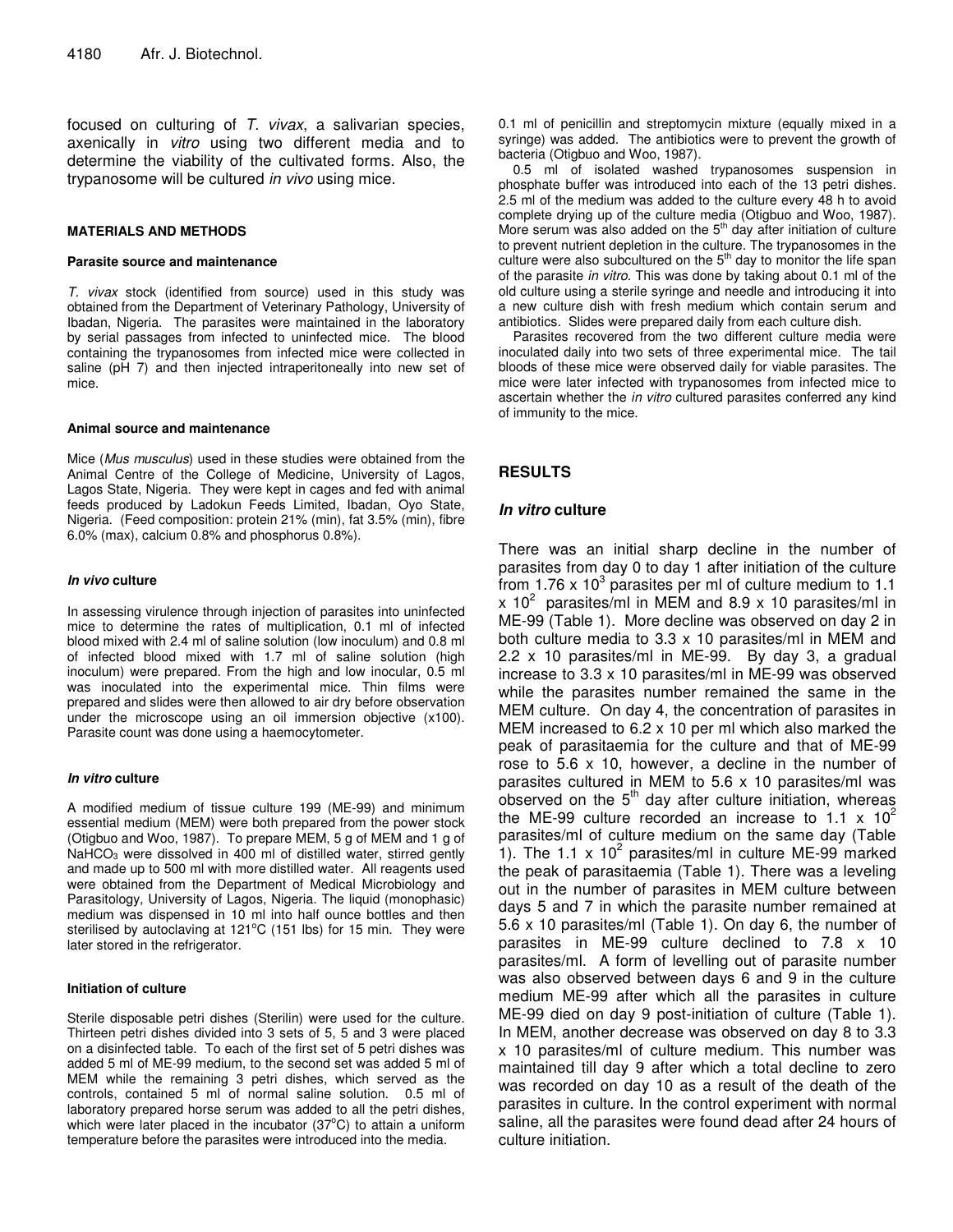| Days | Number of parasites/ml |                       |  |
|------|------------------------|-----------------------|--|
|      | <b>MEM</b>             | <b>ME-99</b>          |  |
| n    | $1.76 \times 10^{3}$   | $1.76 \times 10^{3}$  |  |
|      | 1.1 x $10^2$           | $8.9 \times 10$       |  |
|      | $3.3 \times 10$        | $2.2 \times 10$       |  |
| 3    | $3.3 \times 10$        | $3.3 \times 10$       |  |
| 4    | $6.2 \times 10$        | $5.6 \times 10$       |  |
| 5    | $5.6 \times 10$        | 1.1 x 10 <sup>2</sup> |  |
| 6    | $5.6 \times 10$        | $7.8 \times 10$       |  |
| 7    | $5.6 \times 10$        | $7.8 \times 10$       |  |
| 8    | $3.3 \times 10$        | $7.8 \times 10$       |  |
| 9    | $3.3 \times 10$        |                       |  |
| 10   |                        |                       |  |

**Table 1.** Daily mean number of parasites per ml of *in vitro* culture media (MEM and ME-99).

The typical bloodstream form of trypanosome, known as the slender trypomastigote form, was recovered from the two media used for culture and measured between 23 and 25 µm. The parasites recovered from the culture was inoculated into mice and found not to be viable in the mice in that they could not initiate an infection in the mice. However, these attenuated parasites conferred a degree of immunity to 25% of the mice that were later infected with viable parasites from an infected mouse.

### *In vivo* **culture**

There was a continuous increase in the number of parasites throughout the period of the *in vivo* study (Table 2). There were no parasites in the peripheral blood of the experimental mice on days 1 and 2 in the low inoculum study. By days 2 and 3 in the low and high inoculums, respectively, few parasites were seen in the blood. During the duration of the experiment, some mice were found dead in cages containing mice injected with low dose on days 9, 10 and 11. In each of these days, 20% mortality was recorded. Post-mortem analysis showed that the dead mice were pregnant. More animals died on days 19 and 24 with about 20% mortality rate on each day. The peak of parasitaemia of mice injected with low dose was recorded on the 24<sup>th</sup> day after infection after which the animals remaining were observed dead in the cages (Table 2).

In the high inoculum, 40% of the experimental mice died on the 19<sup>th</sup> day post infection. More animals died on the 21<sup>st</sup> day (20% mortality) and 22<sup>nd</sup> day (40% mortality) after infection with about 2.7 x  $10^6$  and 3.0 x  $10^6$ parasites/ml of blood on the days, respectively. The multiplication rate between days 9 and 18 was with a constant increase of about 100,000 parasites per day, and the highest increase in the rate of multiplication was recorded between days 20 and 21post infection (Table 2). The peak of parasitaemia was observed on days 22 with about 3.0 x 10 $^6$  parasites/ml of blood (Table 2).

The parasites recovered from the *in vivo* experiment with low and high doses of parasite were typically the trypomastigote forms with long, slender, elongated torpedo shaped body measuring between 30 and 32 µm. During the experiment, embryos from the infected pregnant mice were found to be with trypanosomes. The parasites recovered from the embryo measured between 25 – 28 µm and they were considerably few in number.

## **DISCUSSION**

*T. vivax* introduced into the culture media ME-99 and minimum essential medium (MEM) both had the same pattern of multiplication *in vitro.* The initial decline in the *in vitro* pattern of multiplication of *T. vivax* cultured axenically in ME-99 and MEM could be due to the inability of most of the parasites to adapt to the media environment which is known to play an important role in the continuity of the developmental cycle as shown by the work of Ribero et al. (1990). The trypanosomes that were adapted to the culture in MEM did not start multiplying until after 24 hours whereas the ones in ME-99 started multiplying immediately (Table 1). On the other hand, the decline in the number of parasites observed in ME-99 between day 1 and day 3 and more than that recorded in MEM. The control did not have growth nutrient as supplied by the culture media to sustain the parasites *in vitro* indicating the probable reasons why all the parasites in the control died after 24 hours.

The peak of parasitaemia in the two media 1.1 x 10<sup>2</sup> parasites/ml in ME-99 and 6.2 x 10 parasites/ml in MEM) could not yield sufficient parasites for scientific research, unlike the yield obtained in the study conducted by Balber (1983), Hirumi (1984) and by Kamisky et al. (1987) which successfully cultured trypanosomes *in vitro.* The success of their work could be linked to the cultivation of the parasites together with some supportive cells of mammalian origin as earlier observed by Hirumi et al. (1977). The present work also differs from the axenic cultivation of *T. vivax* by Isoun and Isoun (1974) that was with an initial 3-fold rise in parasite count in 24 hours. This increase, unlike the decrease observed in this study, could be attributed to the fact that the parasites used in their culture were collected directly from infected cattle. Evans (1978) believed that the history of the parasites stock used in culture dictates the success of such culture and that freshly isolated parasite that had not been passed through laboratory animals by syringe are more successfully cultivated *in vitro.*

The *in vivo* multiplication rate is much better than the *in vitro* rate. The peak of parasitaemia in the *in vitro* culture was 1.10 x  $10^2$  parasites/ml in ME-99 and 6.2x10 parasites/ml in MEM (Table 1), compared to about 3 million parasites/ml of blood in the *in vivo* culture (Table 2). The death of 60% of the mice during the *in vivo* cour-